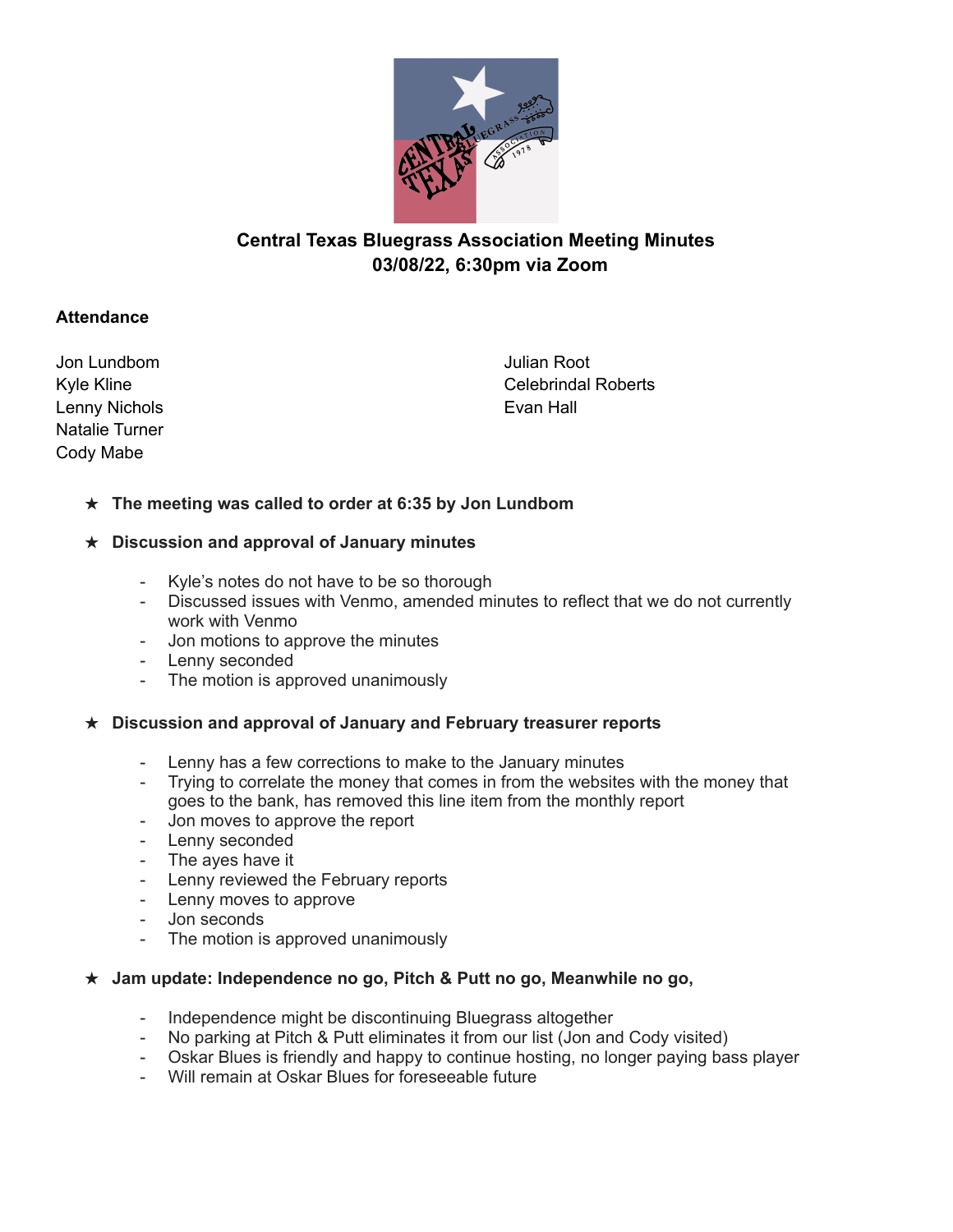## ★ **Merch: great January sales, ordered second color shirt, discuss**

- Jon estimates that 80% of the shirts we recently bought sold out in the first month
- Possible t-shirt designs include Bill Monroe silhouette and artwork done by visual artist (Drew?) who attends jams
- What about holding a t-shirt design contest? (Celebrindal)
- Ken Brown is very important to the CTBA, we should respect his design (Jon)
- People "eat up" shirts, so all ideas discussed are plausible (Natalie)
- Oh Boy! might be willing to do smaller runs of shirts to work with different art/shirt color ideas (Julian)
- We might consider newly designed hats, once we sell more of our current hat stock (Jon)
- Setting up the merch table less frequently to increase demand? (Natalie and Cody)
- Cody has been "working his ass off." Maybe we create a sign-up sheet to share merch duties among members? (Natalie)
- Event tables have been successful, the only issue has been walking customers through using the PayPal app.
- Do we need approval from the board to set up tables at different events? (Natalie)
	- The only thing we need to get approve is if there is a financial element

## ★ **Proposal to change the cost of a family membership to \$30**

- We will leave the cost of a family membership at \$30

## ★ **OSMF update**

- We are working on a deal with OSMF to make the workshops (panels) CTBA sponsored events (Jon) "CTBA Workshops at Old Settlers"
- They are looking for our input as to what the workshops (panels) should be. Possible ideas include inviting the authors of Texas Bluegrass History to speak, Ludikers speaking about Texas Swing, Q&A with Del, etc… not teaching/playing focused
- We will work with Talia on getting passes for CTBA members to attend/conduct business
- ★ **Talkin' Trash update: canceled for 2022**

# ★ **Newsletter!!!!**

- Newsletter is going out at the end of March
- Julian is doing a great job. Please get in touch with Julian with any content ideas (Jon)

# ★ **Memorial Fest: pick a date, OB would have to be 15th or Memorial Day**

- We're in good shape regarding this. If we continue jamming at Oskar Blues, we can probably keep it there. Possible dates include May 15th or June 5th.
- Previous boards have avoided holding Memorial Fest on Memorial Day Weekend. Typically held within a week or two before or after Memorial Day.
- People seem more inclined to hold Memorial Fest June 5th. Jon will reach out to Oskar Blues

# ★ **Band Scramble? CDC guidelines have changed dramatically...**

- We need to find an outdoor venue (per Eddie). Oskar Blues is one possibility.
- Possible dates include July 10 (Lenny)